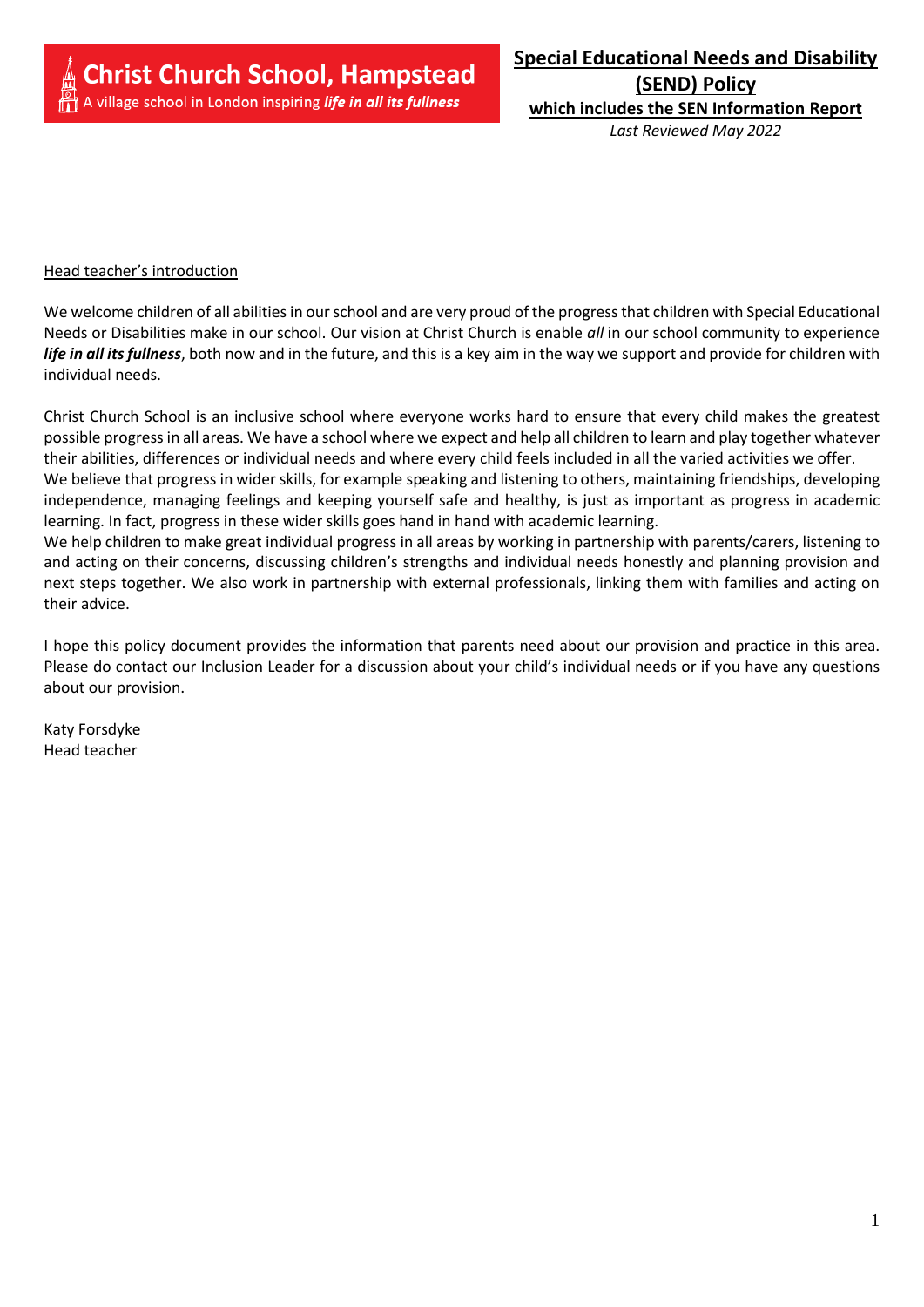# Development, monitoring, review and sharing of this policy

The Governing Body of Christ Church Primary School, Hampstead has approved and adopted this policy for Special Educational Needs and Disability (SEND). This policy also contains our SEN Information Report. Feedback from staff members, governors, parents and children has fed into the development of this policy.

The implementation of this policy is monitored by the Teaching, Learning and Standards Committee through reports from the SENDCO and head teacher.

This policy is available on the school's website.

This policy and the information report will be reviewed by the SENDCO (Special Educational Needs and Disability Coordinator) every year. It will also be updated if any changes to the information are made during the year.

# Statement of Intent

The Governing Body of Christ Church Primary School intends, through its SEND Policy, to be an inclusive school and to promote the stated aims in its vision statement:



# **Christ Church School, Hampstead**

# A village school in London inspiring *life in all its fullness*

*Jesus, The Good Shepherd, promises 'life in all its fullness'. (JOHN 10:10)*

At Christ Church we believe every child and adult in our school should be able both to experience life in all its fullness now and to aspire to life in all its fullness in the future.

We all seek to inspire life in all its fullness for all in the school through:

- ensuring a **safe, welcoming and inclusive environment** for children and adults, where everyone is valued and has the opportunity to contribute and flourish;
- the pursuit of **academic excellence** in all areas, with a determined desire for each child to make the best possible progress as a result of high aspirations, hard work and the development of a personal love for learning alongside the highest-quality teaching and support;
- offering the widest possible **breadth of curriculum** both within school and through extra-curricular activities, enriched by the vast range of opportunities locally and across London;
- **creativity and positivity** in all we do, mixing innovation with tradition;
- planned and spontaneous opportunities for **spiritual development** through reflection, discussion and harnessing curiosity, as well as the provision, at the heart of our school life, of daily opportunities for prayer and worship;
- the development and modelling of **strong, positive and loving relationships**, with peers, amongst the school community and in the wider community;
- the promotion of **respect and compassion for ourselves and for all others,** by cultivating positive emotional and physical well-being, by celebrating the diversity within and outside our school and by encouraging all of us to be empowered global citizens, guided at all times by the example of Christ's compassion alongside the UN Convention on the Rights of the Child;
- engendering a **sense of community and responsibility** for others and for our local and global environment and enjoying working together towards our common goals and expecting and valuing contributions from all.

Our school vision is brought to life through our school's five Christian values of **compassion, creativity, courage, simplicity** and **community.**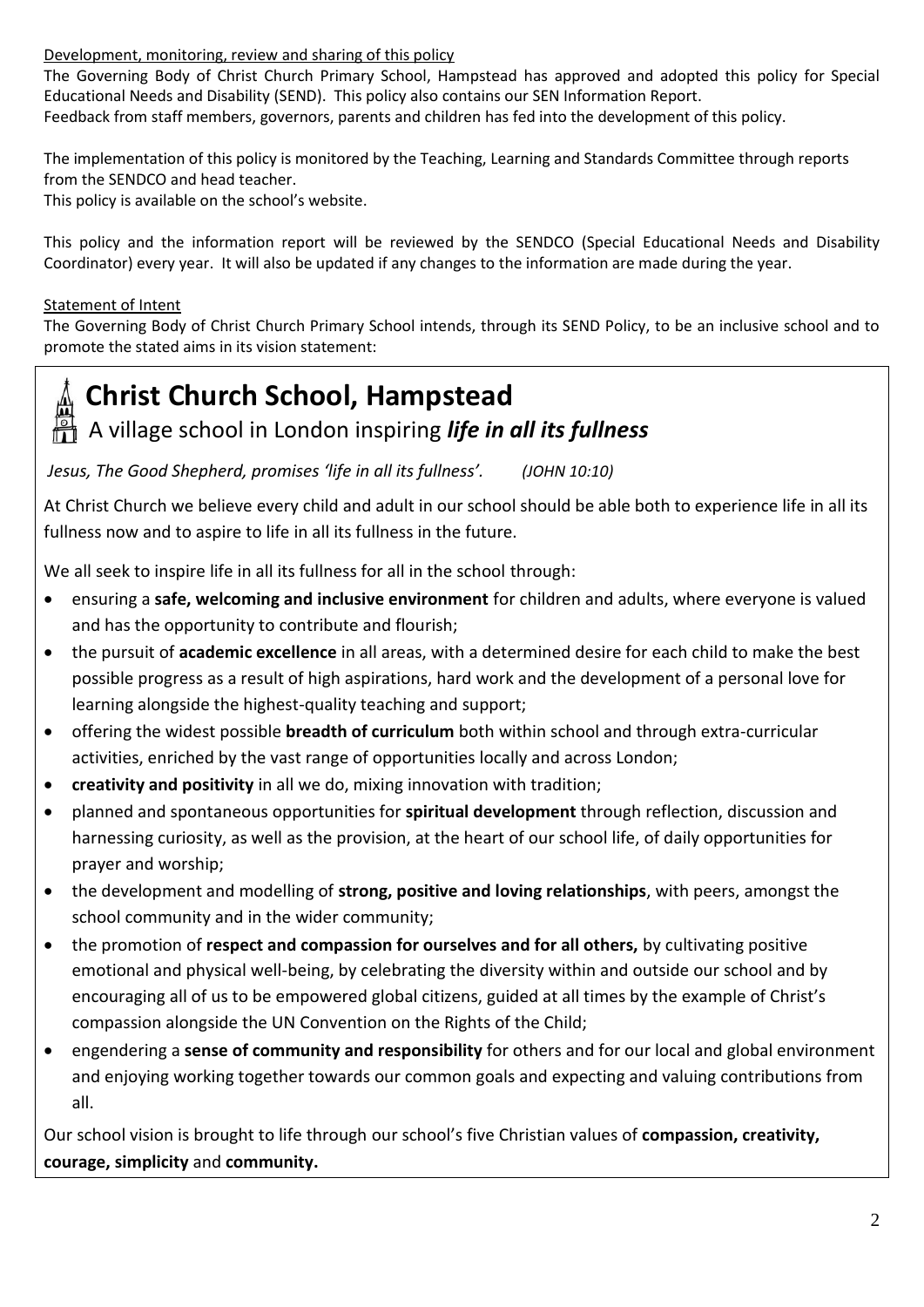## Aims of the policy

The aim of our Special Educational Needs and Disability policy is to ensure that:

- All children are given access to the curriculum at an appropriate level and that each child's learning and achievements are maximised at every stage of their time at primary school;
- We identify and assess children with SEND as early as possible;
- We create an inclusive environment that meets the special educational needs of each child;
- All procedures for identifying children with SEND are known and understood by everyone;
- We make clear the expectations of all partners in the process;
- We provide differentiation within a balanced and broadly based curriculum, in a way that supports children with SEND;
- Records relating to SEND follow the child through the school and at transition points and are clear, accurate and up to date;
- We raise staff awareness of and expertise with SEND through CPD;
- We work in partnership with parents;
- We maintain close links with the support services and other professionals and agencies.
- It can be used to help secure *life in all its fullness* for all children where possible; we aim to provide the same/similar opportunities for children with SEND

#### Links with other policies and documents

This policy links to the following policies and documents:

- Positive Behaviour and Anti-Bullying Policy
- Equality information and objectives
- Accessibility plan
- Policy on supporting pupils with medical conditions

#### Relevant Legislation

This policy and information report is based on the statutory [Special Educational Needs and Disability \(SEND\) Code of](https://www.gov.uk/government/uploads/system/uploads/attachment_data/file/398815/SEND_Code_of_Practice_January_2015.pdf)  [Practice](https://www.gov.uk/government/uploads/system/uploads/attachment_data/file/398815/SEND_Code_of_Practice_January_2015.pdf) (June 2014) and the following legislation:

- [Part 3 of the Children and Families Act 2014](http://www.legislation.gov.uk/ukpga/2014/6/part/3), which sets out schools' responsibilities for pupils with SEN and disabilities
- [The Special Educational Needs and Disability Regulations 2014](http://www.legislation.gov.uk/uksi/2014/1530/contents/made), which set out schools' responsibilities for education, health and care (EHC) plans, SEN co-ordinators (SENCOs) and the SEN information report

#### Definitions:

A pupil has SEN if they have a learning difficulty or disability which calls for special educational provision to be made for them.

They have a learning difficulty or disability if they have:

- A significantly greater difficulty in learning than the majority of others of the same age, or
- A disability which prevents or hinders them from making use of facilities of a kind generally provided for others of the same age in mainstream schools

Special educational provision is educational or training provision that is additional to, or different from, that made generally for other children or young people of the same age by mainstream schools.

#### Roles and Responsibilities:

The SENDCO will:

- Work with the headteacher and the Teaching, Learning and Standards Governors Committee (TLS) to determine the strategic development of the SEND policy and provision in the school
- Have day-to-day responsibility for the operation of this SEND policy and the co-ordination of specific provision made to support individual pupils with SEND, including those who have EHC (Education and Health Care) plans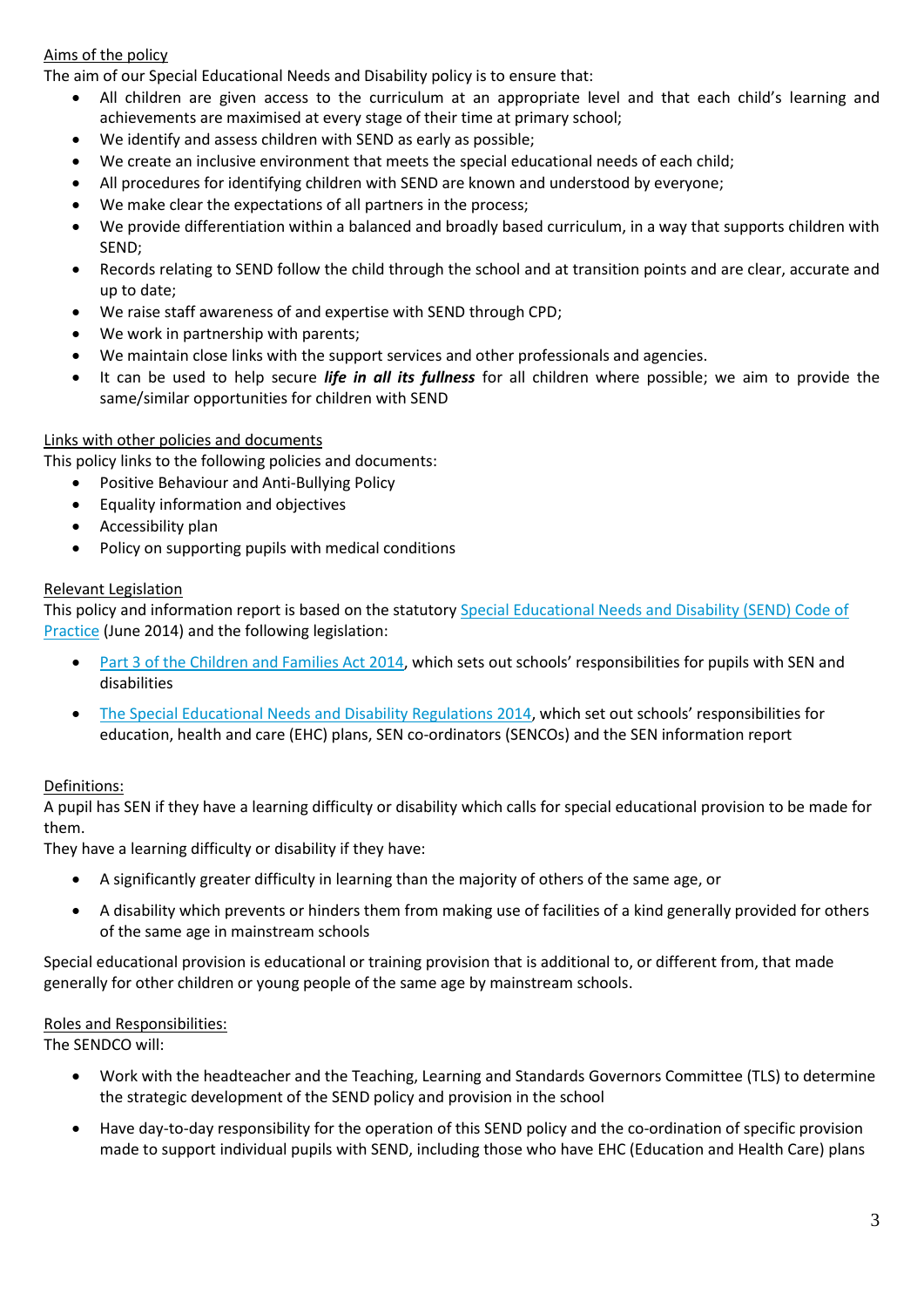- Provide professional guidance to colleagues and work with staff, parents, and other agencies to ensure that pupils with SEND receive appropriate support and high quality teaching
- Advise on the graduated approach to providing SEND support (see appendix 1)
- Advise on the deployment of the school's delegated budget and other resources to meet pupils' needs effectively
- Be the point of contact for external agencies, especially the local authority and its support services
- Liaise with potential next and previous providers of education to ensure pupils and their parents are informed about options and a smooth transition is planned
- Work with the headteacher and governing body to ensure that the school meets its responsibilities under the Equality Act 2010 with regard to reasonable adjustments and access arrangements
- Ensure the school keeps the records of all pupils with SEND up to date

#### **The Teaching Learning and Standards Governors Committee (TLS)**

The TLS committee will:

- Help to raise awareness of SEND issues at governing body meetings
- Monitor the quality and effectiveness of SEND provision within the school and update the governing body on this
- Work with the headteacher and SENDCO to determine the strategic development of the SEND policy and provision in the school

#### **The headteacher**

The headteacher will:

- Work with the SENDCO and TLS committee to determine the strategic development of the SEND policy and provision in the school
- Have overall responsibility for the provision and progress of learners with SEND

#### **Class teachers**

Each class teacher is responsible for:

- The progress and development of every pupil in their class through quality first teaching (see appendix 1 for information on the graduated approach and quality first teaching)
- Identifying any special educational needs which cannot be met through quality first teaching and alerting the **SENDCO**
- Working closely with any teaching assistants or specialist staff to plan and assess the impact of support and interventions and how they can be linked to classroom teaching
- Working with the SENDCO to review each pupil's progress and development and decide on any changes to provision
- Updating personal plans (see appendix 2) with input from colleagues, children and parents and communicating targets and progress to parents
- Ensuring they follow this SEN policy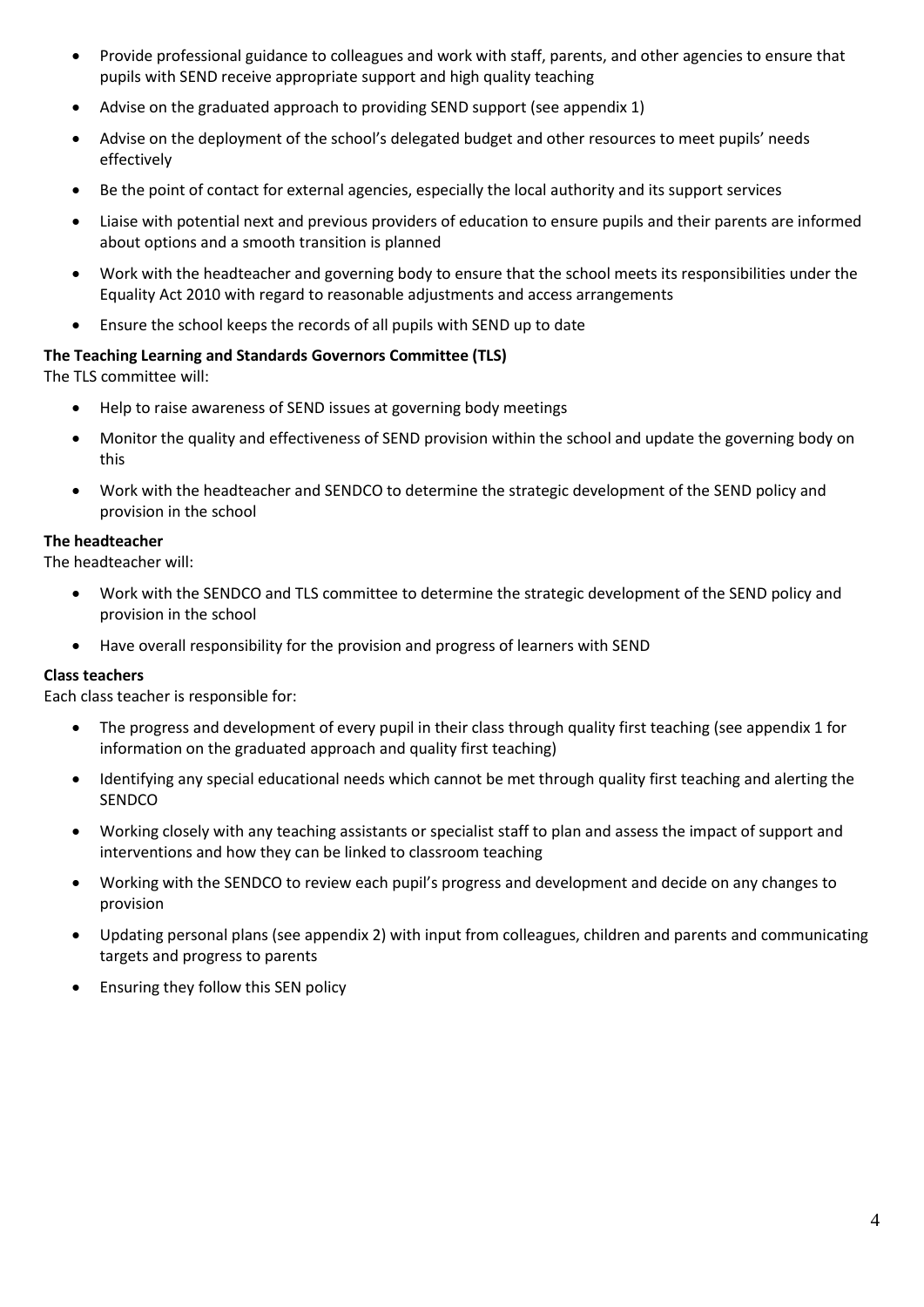# SEN Information Report *Last Reviewed May 2022*

#### *The kinds of SEND which are provided for*

The SEN Code of Practice, revised in 2014, provides guidance on the duties that schools, local authorities and others working with children who have SEND must have regard for. Special educational needs may relate to one or more of the following areas of need. Our school currently provides additional and/or different provision for children with the following needs:

- Communication and interaction (e.g. Autism Spectrum disorder, Asperger's Syndrome);
- Cognition and learning (e.g. Specific Learning Difficulties, moderate learning difficulties, dyslexia, dyscalculia, dyspraxia);
- Social, mental and emotional health (e.g. attention deficit hyperactive disorder, depression, eating disorder, attachment disorder, self-injury);
- Some sensory and/or physical needs (e.g. deafness or hearing impairment, visual impairment, multi-sensory impairment, cerebral palsy etc);
- Medical conditions please see the school's separate Medical Conditions policy. Pupils with both a medical condition and a special educational need may have an Individual Health Plan to coordinate provision.

Through our school vision and ethos we strive to create an inclusive school environment which can meet all children's needs but recognise that we are constrained in some respects by the structure of our building, physical space and resources. We work with the Local Authority statutory consultation process regarding the needs of children with Education and Health Care Plans – in the event that the school feels that they would not be able to provide the right support for a child's individual needs in line with our school vision, this decision will always have been made in the best interest of the child and with regard to reports from parents and other professionals. The reasons for this decision will be shared with parents.

## *Identification and assessment of needs*

We will assess each pupil's current skills and levels of attainment on entry, which will build on previous settings and Key Stages, where appropriate. Assessments are made against the National Expectation set out in the National Curriculum for each year group and the Early Years Foundation Stage Guidance. Class teachers will make regular assessments of progress for all pupils and identify those whose progress:

- Is significantly slower than that of their peers starting from the same baseline. It is important to note that the school will never compare or discuss a child's progress in relation to their peers within the cohort. Reference is always made to the national expected standards.
- Fails to match or better the child's previous rate of progress
- Fails to close the attainment gap between the child and their peers
- Widens the attainment gap

This may include progress in areas other than academic attainment, for example, social or communication needs. Slow progress and/or low attainment will not automatically mean a pupil is recorded as having SEND. We believe that it is important to identify difficulties early and will strive to do so by making informed decisions based on formative and summative assessment, desired outcomes, including the expected progress and attainment, and the views and the wishes of the pupil and their parents. As a school, we feel it is important to consider the needs of the whole child and not just the particular special/additional educational need/s. The following are not necessarily classed as a special educational need, but other appropriate support may be provided to children and families.

- Short term lapse in progress and learning
- Attendance and punctuality
- Health and welfare
- Housing difficulties
- English as an additional language
- Being in receipt of Pupil Premium
- Being a Looked After Child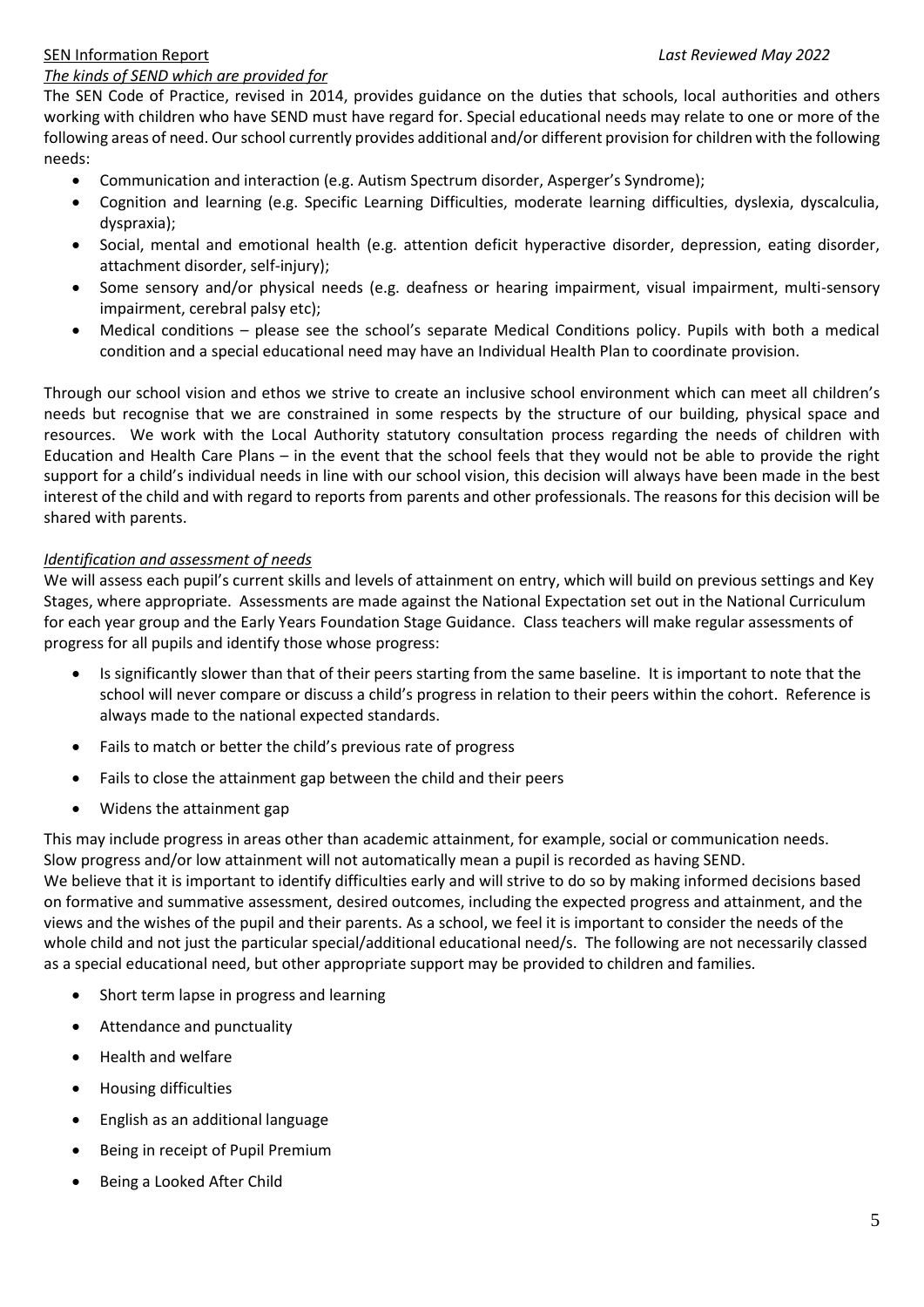#### *Consulting and involving pupils and parents*

We will have an early discussion with parents/carers when identifying whether their child needs special educational provision. These conversations will make sure that:

- Everyone develops a good understanding of the pupil's areas of strength and difficulty
- We take into account the parents' views and concerns
- Everyone understands the agreed outcomes sought for the child
- Everyone is clear on what the next steps are
- Everyone is clear on the provision/support available

Notes or referral forms from these early discussions will be added to the pupil's record and given to the parent where appropriate.

We will notify parents when it is decided that a pupil will receive additional or SEN support.

#### *Our approach to teaching pupils with SEND and adaptations we make to the curriculum and learning environment Additional Support for learning and working with other agencies*

The SEN Code of Practice focuses on meeting children's needs in the classroom. All teachers have the responsibility for effective teaching of pupils with SEND and all staff have the responsibility of meeting the needs of each individual pupil in their class to the best of their ability with or without a formal assessment. Teachers are responsible and accountable for the progress and development of all pupils in their class. High quality teaching (quality first teaching) is our first step in responding to pupils who have SEND.

We make the following adaptations as part of quality first teaching to ensure all pupils' needs are met:

- Differentiating our curriculum to ensure all pupils are able to access it, for example, by grouping, 1:1 work, teaching style, content of the lesson, etc.
- Adapting our resources and staffing
- Using recommended aids, such as laptops, coloured overlays, visual timetables, larger font, etc.
- Differentiating our teaching, for example, giving longer processing times, pre-teaching of key vocabulary, reading instructions aloud, etc.

Arrangements are also put in place to ensure that pupils with SEND are able to access exams and other assessments. As we seek to provide *life in all its fullness*for all in line with our school vision, no child is excluded from an activity because of their special educational need, although a child may be temporarily excluded from an activity due to unacceptable or dangerous behaviour.

Wherever possible, we strive to provide one teaching assistant in each classroom for at least half of each day. However, this can vary year on year. The teaching assistant and class teacher work as a team in order to provide support to all children in the class. Each week they meet as a team to discuss children's learning, relevant strategies, interventions and the week ahead.

Where quality first teaching does not allow the child to make sufficient progress, additional support for learning may be provided such as:

- Interventions (short programme of support targeted at a specific need and where progress is measured from a baseline, usually provided by a teaching assistant)
- Teaching in small groups
- 1:1 support in rare cases it may be deemed appropriate for 1:1 support to be provided for a pupil in order to support their access to the curriculum

At Christ Church, we are committed to working with other professionals and external agencies in order to integrate support for the child. The inclusion leader liaises with various professionals and external agencies to support children with special educational needs. These may include: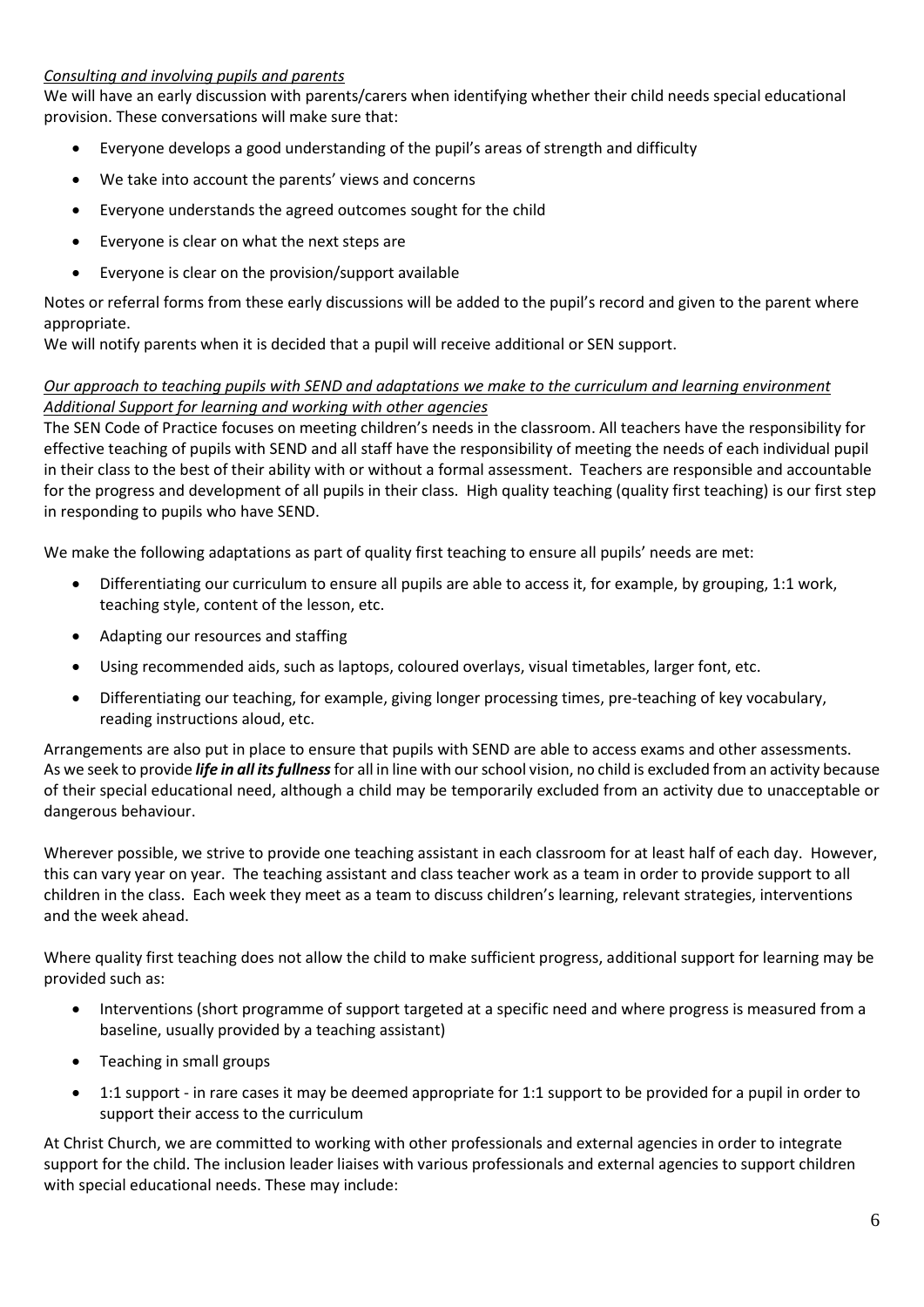- Camden Educational Psychology Service
- Camden Social Services
- Primary Learning Support Service (PLSS)
- Child and Adolescent Mental Health Service (CAMHS, including the Tavistock Centre)
- Camden Language and Communication Service (CLCS)
- Camden Deaf and Hearing Impairment/Sensory Team

All these agencies can provide advice and guidance to staff and parents as well as carry out assessments with pupils. The level of involvement of the external agency is commensurate with the child's level of need.

Referrals to external agencies in relation to special educational needs are always carried out with the knowledge and permission of parents. The process for referrals is either through the online eCAF system or through a Single Point of Referral form (SPOR) with many agencies requiring supplementary forms to be filled in.

On occasion parents may commission their own external reports – we will always read and discuss these with parents with a view to incorporating their recommendations where possible.

#### *Assessing and reviewing pupils' progress towards outcomes*

We follow the graduated approach (appendix 1) and the four-part cycle of **assess, plan, do, review**. The class teacher (sometimes in collaboration with the SENDCO) will carry out an analysis of the pupil's needs. This will draw on:

- The teacher's assessment and experience of the pupil
- The pupil's previous progress and attainment and behaviour
- Other teachers' assessments, where relevant
- The individual's development in comparison to their peers and national data
- The views and experience of parents
- The pupil's own views
- Advice from external support services, if relevant

The child's needs will be reviewed regularly. For most children with an identified additional need, quality first teaching will be used to address this within the classroom. If the teacher feels it is necessary, additional interventions will be put into place in order to target a child's specific need/s. In some cases, the teacher and SENDCO may decide it is necessary for a child to have a Personal Plan which sets out the graduated approach in a more formal manner (see appendix 2). These plans may have input from external agencies. If a child's need is considered to be more complex, an application for an EHC plan would be made.

All teachers and support staff who work with the pupil will be made aware of the needs of the child, the outcomes sought, the support provided, and any teaching strategies or approaches that are required. We will regularly review the effectiveness of the support and interventions and their impact on the pupil's progress.

#### *Supporting pupils moving between phases*

The intake into Christ Church School in the Reception year is mainly from a wide number of nurseries, some local and some further afield. In the summer term prior to pupils starting school in September, the school will liaise with the feeder nurseries in order to establish which of the pupils who are joining the Reception class are on the Early Years SEN register or require additional support or have special educational needs. In the case of pupils transferring to the school who have not attended nursery provision we will liaise with parents about additional needs. This information is then collated by the inclusion leader in order to plan for appropriate provision for the child. The inclusion leader and/or class teacher may also carry out a series of nursery visits if a child is identified as requiring additional support.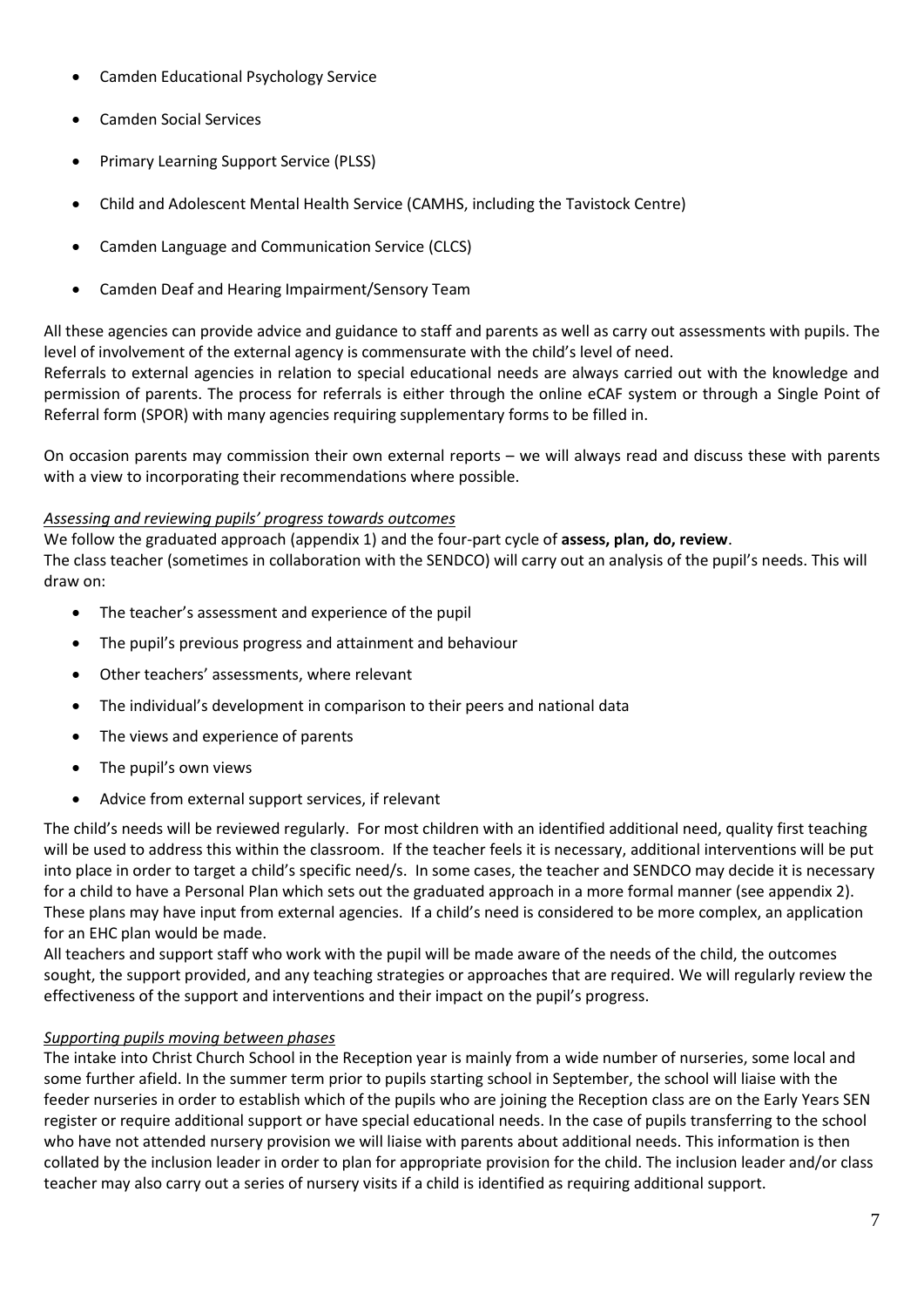When parents choose to name Christ Church as the placement school for a child with an EHC Plan, staff at the school will carefully consider whether the school can meet the individual's needs, with our school vision of *life in all its fullness*  in mind, and follow the procedures as set out by the local authority.

As pupils with SEND progress to secondary school, the inclusion leader and head teacher will liaise with the various receiving schools, as well as the local authority. This will include inviting the inclusion leader from the secondary school to attend the annual review meeting and arrange for representatives from prospective schools to visit Christ Church School. A staff member who works closely with the child may take them to their next school for a number of visit days to support with transition. This process is also followed if a child with SEND moves to another school before key transition periods.

Internal transition is also carefully considered with teachers providing the next class teacher with detailed information about children with specific needs and the new class teacher seeking to build early relationships with that child. Transition books are occasionally made for children who need them and if necessary, familiar adults in school will be used to help transition the child when the transition point occurs.

## *Record keeping and transfer of records*

All records and documents kept relating to a child (e.g. minutes of meetings with professionals or parents, personal plans, action plans, confidential reports from professionals and external agencies, referral forms) are kept in an individual file for each child and stored in a locked filing cabinet. Only relevant information is shared with class teachers or support staff on a 'need to know' basis.

When a child who has SEND moves schools, we will transfer the records to the new school once the child ceases to be registered at our school. However, when transfer arrangements are made in advance, information will be provided as early as possible to allow the receiving school to plan ahead.

## *Expertise and training staff*

The SENDCO role is given to an experienced member of staff who has suitable experience and skills. It is currently fulfilled by the Deputy Headteacher, Lewis Hollings, alongside other roles within the school. The SENDCO can be contacted on 020 7435 1361 or admin@cchurchnw3.camden.sch.uk

Class teachers and teaching assistants receive regular training relating to all areas of provision. If a specific need arises, we seek to send staff on relevant training in order to support them in supporting children within our setting.

We strongly believe in sharing expertise and practice within our school with our knowledge of how to support specific children and their needs being shared. This way continuity and consistency helps to provide a nurturing, supportive and communicative environment which benefit not only a child with needs but all children in line with our school vision.

# *Equipment and facilities*

All intervention materials are bought and provided by the school. Standard additional equipment like pencil grips are kept in school and teachers are free to trial equipment like this with children they feel may need it in their class. Depending upon a child's needs, additional equipment may have to be purchased as recommended by an outside agency like an Occupational Therapist. The school may purchase this equipment for use by the child and once it is no longer needed, the school retains it for future use.

If a child has an EHC plan, the Local Authority SEN department will detail what equipment and facilities they will provide and what the school is expected to provide. However, the school will liaise with the SEN department if we feel we need specific equipment or facilities for other children which they may be able to help us provide.

From 2015 until 2017 the school was subject to an extensive building project which sought to improve school facilities which included accessibility improvements.

#### *Enabling pupils with SEN to engage in activities available to those in the school who do not have SEN*

As an inclusive school, all activities are available to all children and we would make every effort to make reasonable adjustments to allow children with specific needs to participate. All of our extra-curricular activities and school visits are available to all our pupils, including our before-and after-school clubs.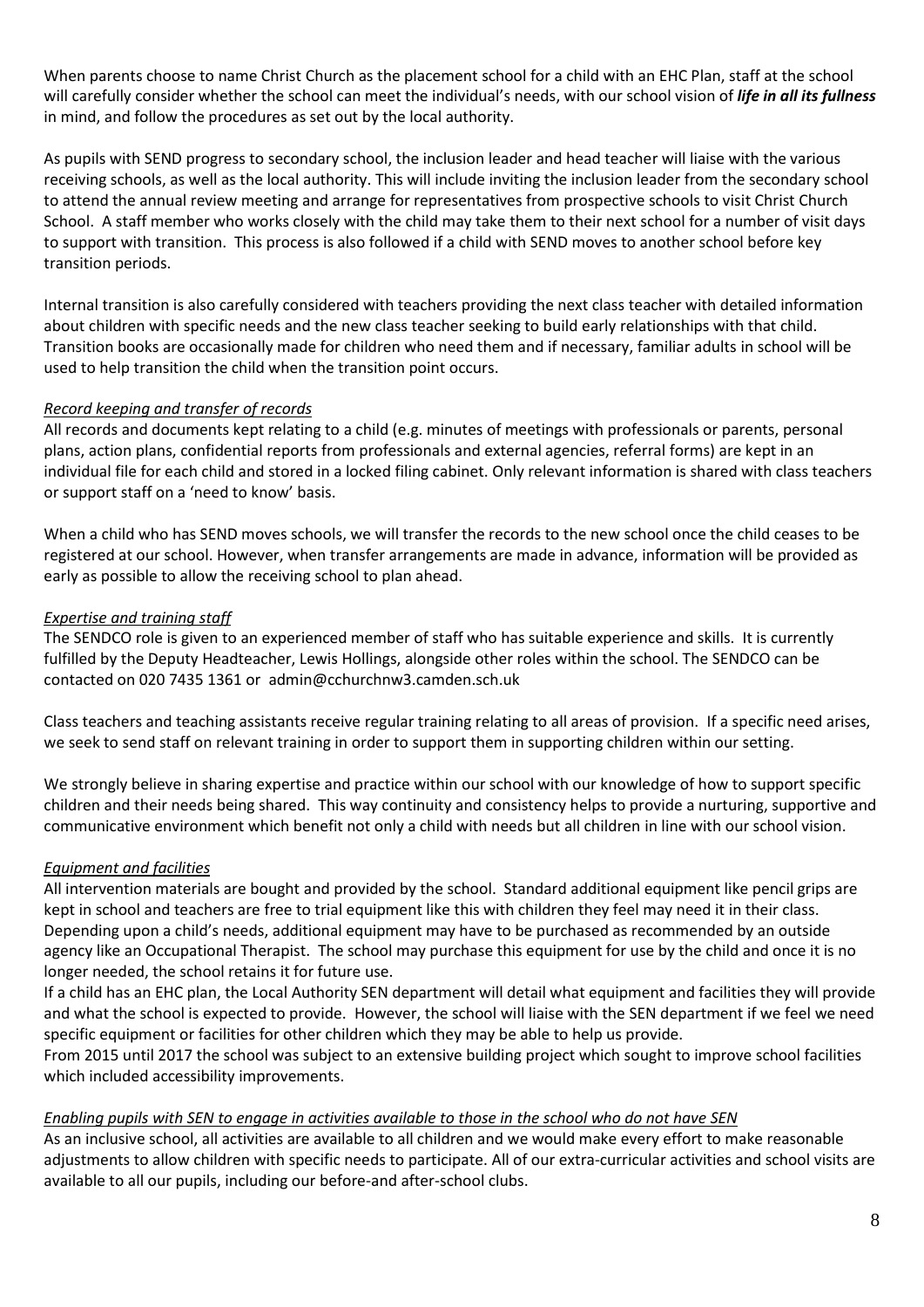All pupils are encouraged to go on our residential trip in year 6.

All pupils are encouraged to take part in sports day/school plays/CAP projects etc.

No pupil is ever excluded from taking part in these activities because of their SEN or disability, although a child may be temporarily excluded from activities due to unacceptable or dangerous behaviour.

## *Support for improving emotional and social development of children with SEND*

We provide support for pupils to improve their emotional and social development in the following ways:

- Pupils with SEND are encouraged to take part in all areas of school life with their strengths and talents being recognised.
- Pupils with SEND are also encouraged during lessons to be valued members of group work so that it helps to strengthen teamwork/building friendships etc.
- Pupils with SEND are also encouraged to be part of the wider life of the school, for example, team members for clubs and sports.
- If necessary, we work with the Camden Language and Communication teacher in order to run sessions with small groups of children which focus on feelings and understanding emotions.
- Referrals into the CAMHS service can be made where appropriate.
- Christ Church are currently part of a Mental Health Hub in Camden which looks at how to support individuals with their emotional wellbeing and social development.

We have a zero tolerance approach to bullying and we recognise within our Positive Behaviour and Anti-Bullying Policy that pupils with SEND may be vulnerable to bullying behaviours.

#### *Evaluating the effectiveness of SEND provision*

We evaluate the effectiveness of provision for pupils with SEND by:

- Reviewing pupils' individual progress towards their targets each term
- Periodically reviewing the impact of interventions
- Using pupil, parent and staff questionnaires
- Monitoring by the SENDCO and leadership team as part of the school's cycle of monitoring
- Holding annual reviews for pupils with statements of SEN or EHC plans

#### *Complaints about SEND provision*

We always work hard to make sure that our parents are happy with what we provide for their child. However, we will address worries, concerns and complaints as soon as possible through face to face meetings where we will listen carefully to your concerns. In the first instance, if parents have concerns about their child's progress we ask that they make an appointment to speak to their child's class teacher as soon as possible. If the parent feels that we have not been able to address their concerns satisfactorily they could arrange to meet with the SENDCO or senior member of staff. We also have a complaints policy and procedure that is available on the school website or from the school office.

At Christ Church School it is our vision that special needs provision is most successful when the school, pupils and parents work in partnership. However, if there are queries or concerns raised, the Inclusion Leader should be informed as soon as possible, as an informal discussion can often alleviate the concern and the appropriate intervention can be put into place or the situation rectified. We encourage parents to raise concerns by emailing [admin@cchurchnw3.camden.sch.uk](mailto:admin@cchurchnw3.camden.sch.uk) and addressing their concerns to the relevant person. Alternatively, you could set up an appointment by speaking directly to someone in person or on the telephone (020 7435 1361).

# *Contact details of support services for parents of pupils with SEN*

SENDIASS (Special Educational Needs and Disabilities Information Advice and Support Service) is a service which exists to help parents/carers, children and young people with information, advice and support. The service is impartial, confidential and free. Please visit their website for more information<http://www.sendiasscamden.co.uk/>

#### *The Local Authority's Local Offer*

We contribute to Camden's local offer which can be found here: [http://www.localoffer.camden.gov.uk](http://www.localoffer.camden.gov.uk/)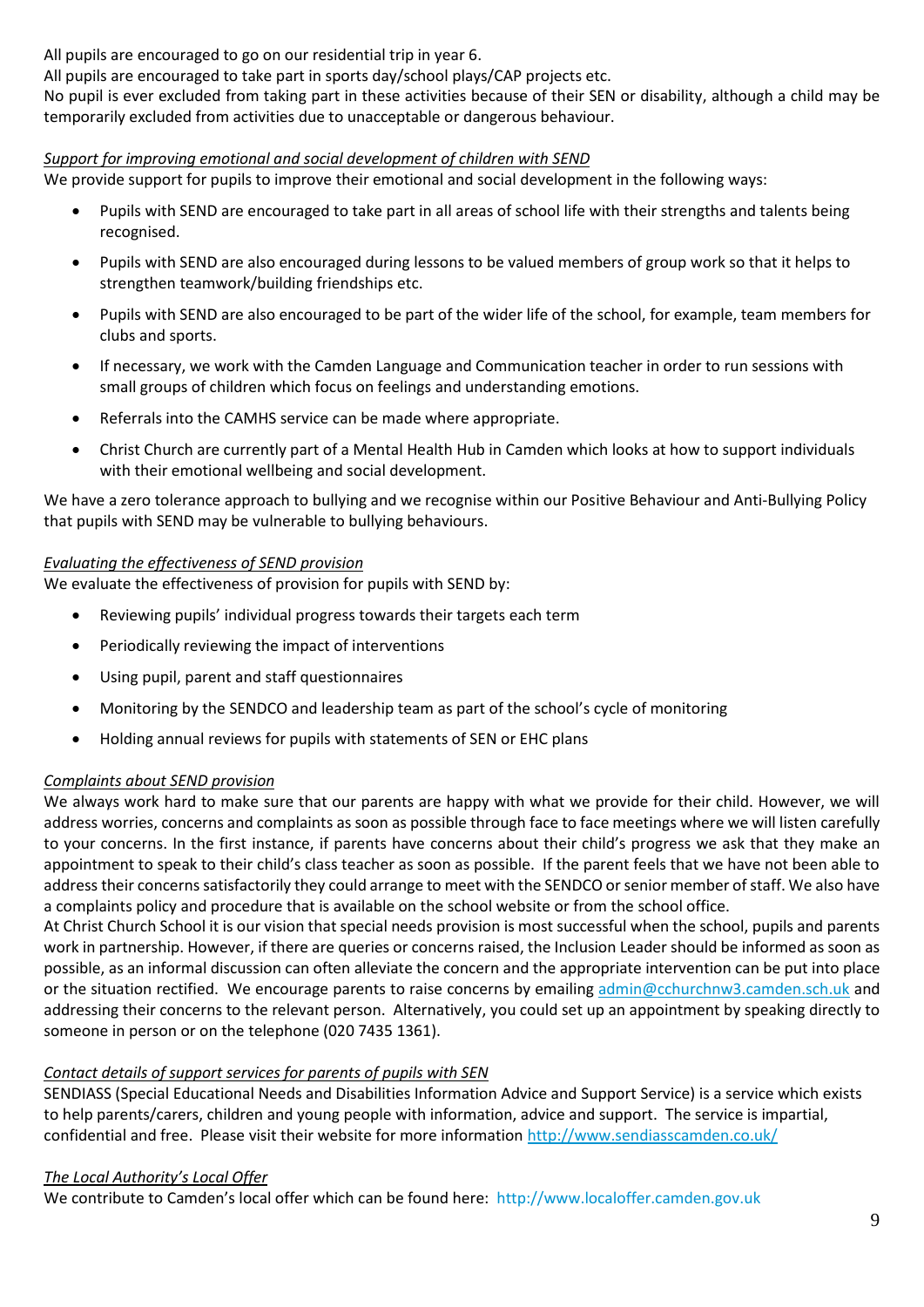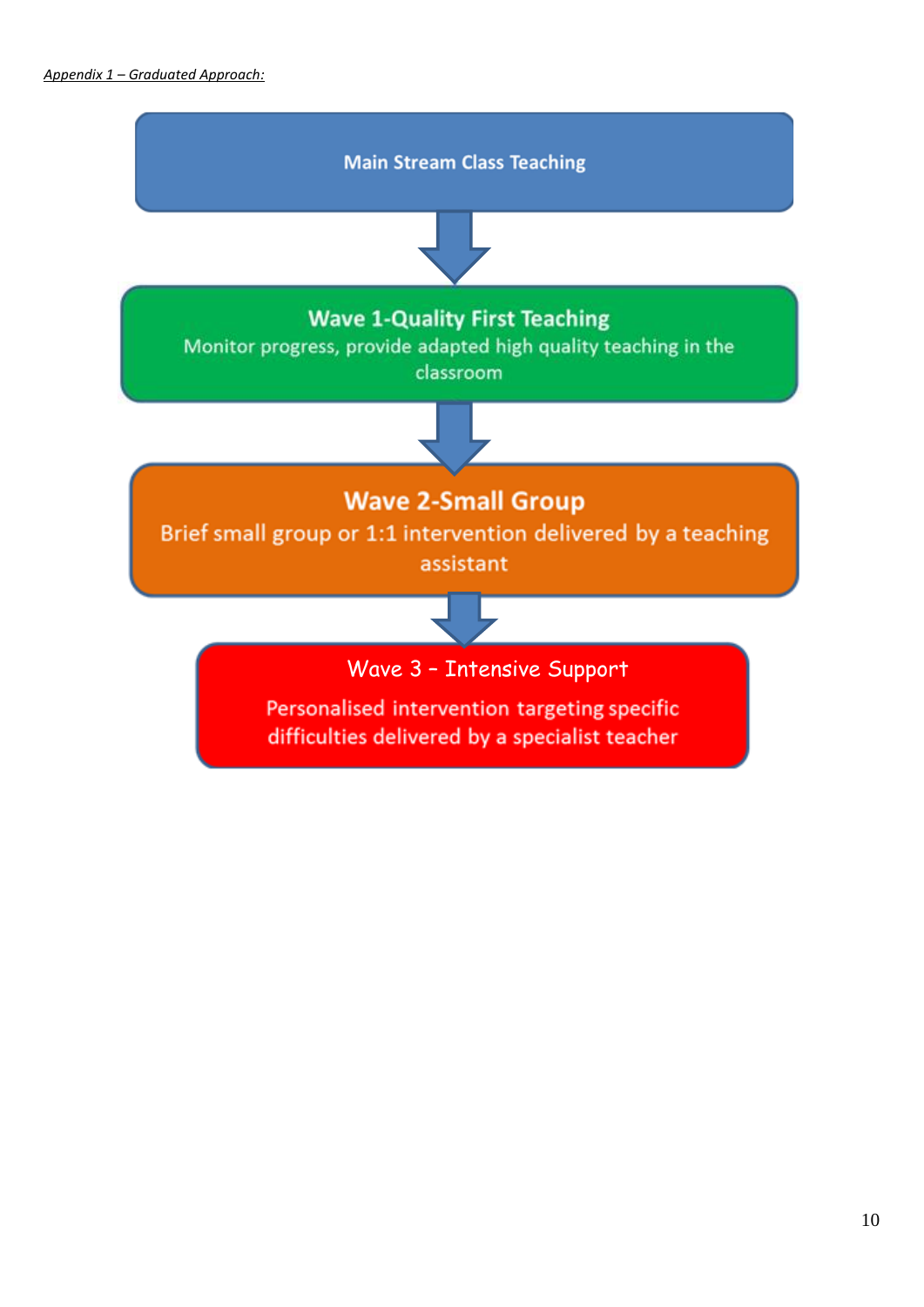# Appendix 2 – Personal Plan

#### Year X Personal targets for XXXXXXXXXXXXXXX

|                    | A      | All about me: |                                                                              |  |                                      |          |          |                                    |                       |  |  |
|--------------------|--------|---------------|------------------------------------------------------------------------------|--|--------------------------------------|----------|----------|------------------------------------|-----------------------|--|--|
|                    |        | I am good at: | I'd like help with:<br>What helps me:<br>My favourite<br>lesson/activity is: |  | Things which are<br>important to me: | Assess   | Plan     | Do                                 | Review                |  |  |
|                    |        |               |                                                                              |  |                                      |          |          |                                    | Area for Development: |  |  |
| Long Term Targets: |        |               |                                                                              |  |                                      |          |          |                                    |                       |  |  |
|                    |        |               |                                                                              |  |                                      |          |          |                                    |                       |  |  |
|                    | Target |               | How will we do this?                                                         |  |                                      | Achieved | Exceeded | Review (including date completed): |                       |  |  |

| . . <b>.</b> | $1.10$ W WILL WC UO 11110; | $\cdots$ | cycecaea | <b>Review</b> (including date completed). |
|--------------|----------------------------|----------|----------|-------------------------------------------|
|              |                            |          |          |                                           |
|              |                            |          |          |                                           |
|              |                            |          |          |                                           |
|              |                            |          |          |                                           |
|              |                            |          |          |                                           |
|              |                            |          |          |                                           |
|              |                            |          |          |                                           |

| Parent Comments (through discussion): |       | Child Comments (through discussion): |       |  |  |
|---------------------------------------|-------|--------------------------------------|-------|--|--|
| Signed:                               | Date: | Signed:                              | Date: |  |  |
| Parent Comments (through discussion): |       | Child Comments (through discussion): |       |  |  |
| Signed:                               | Date: | Signed:                              | Date: |  |  |

| <b>Transitional Targets:</b> |                                       |                      |          |                                      |                                    |  |  |  |
|------------------------------|---------------------------------------|----------------------|----------|--------------------------------------|------------------------------------|--|--|--|
|                              | Target                                | How will we do this? | Achieved | Exceeded                             | Review (including date completed): |  |  |  |
|                              |                                       |                      |          |                                      |                                    |  |  |  |
|                              |                                       |                      |          |                                      |                                    |  |  |  |
|                              | Parent Comments (through discussion): |                      |          | Child Comments (through discussion): |                                    |  |  |  |
|                              |                                       |                      |          |                                      |                                    |  |  |  |
|                              |                                       |                      |          |                                      |                                    |  |  |  |
| Signed:                      |                                       | Date:                | Signed:  | Date:                                |                                    |  |  |  |